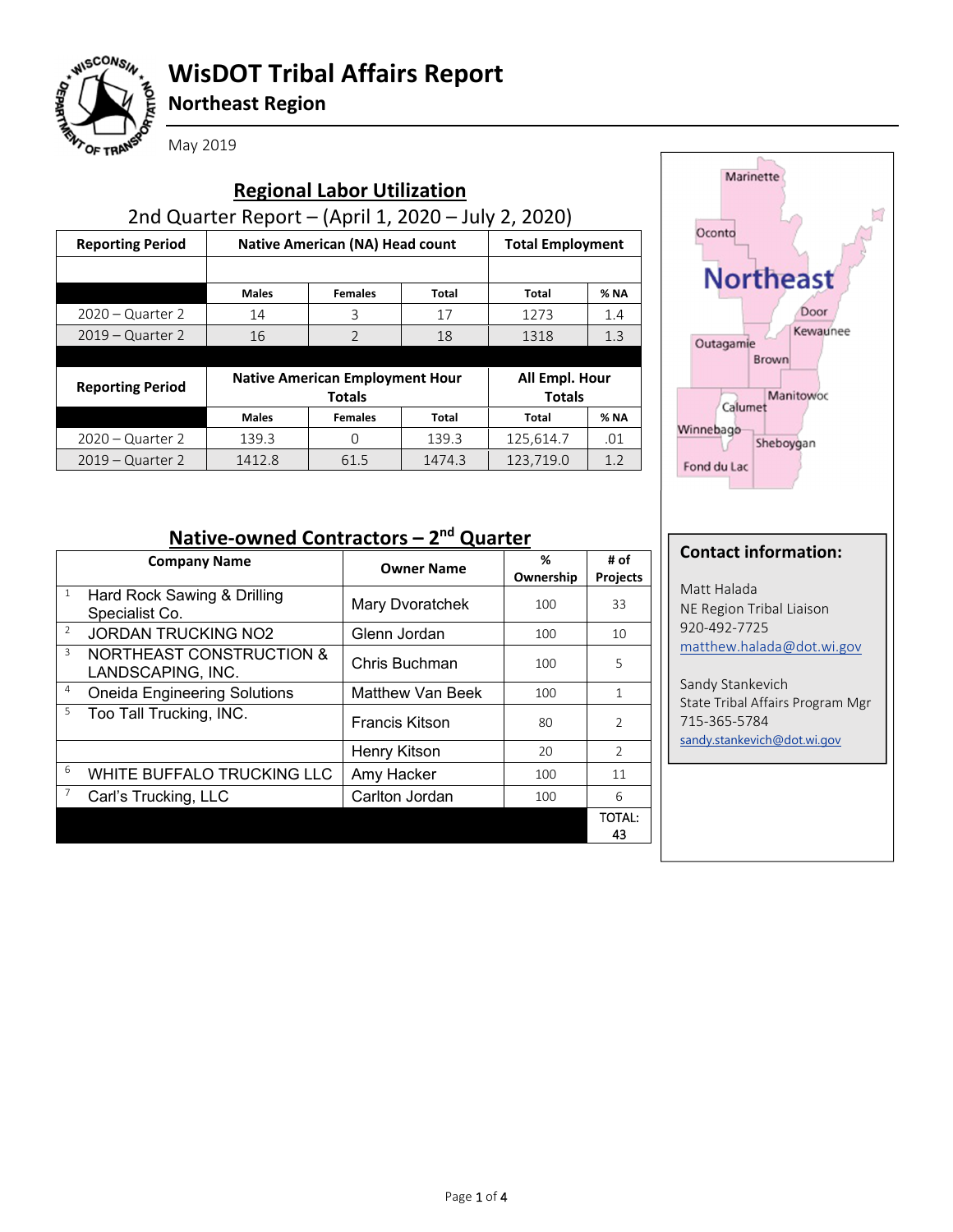| . |                          |                                          |                               |                              |                            | --------                   |                  |                                         |
|---|--------------------------|------------------------------------------|-------------------------------|------------------------------|----------------------------|----------------------------|------------------|-----------------------------------------|
|   | <b>Project ID</b>        | Project Hwy &<br><b>Limits</b>           | Project<br><b>Description</b> | Construction<br><b>Start</b> | <b>Construction</b><br>End | Prime<br><b>Contractor</b> | NA Head<br>Count | <b>NA</b><br>Employment<br><b>Hours</b> |
|   | 9200-10-72               | <b>WIS 29</b><br>Shawano - Green Bay     | 29/VV<br>Interchange          | 2020                         | 2021                       | TBD                        | TBD              | TBD                                     |
|   | 9190-23-71<br>9190-20-71 | <b>WIS 32</b><br>WIS 29 - Vil of Pulaski | Resurface                     | 2021                         | 2021                       | TBD                        | TBD              | <b>TBD</b>                              |
|   |                          |                                          |                               |                              |                            |                            | TOTAL: #         | TOTAL: ##                               |

**Native American Hiring Provision (NAHP) Project Reporting**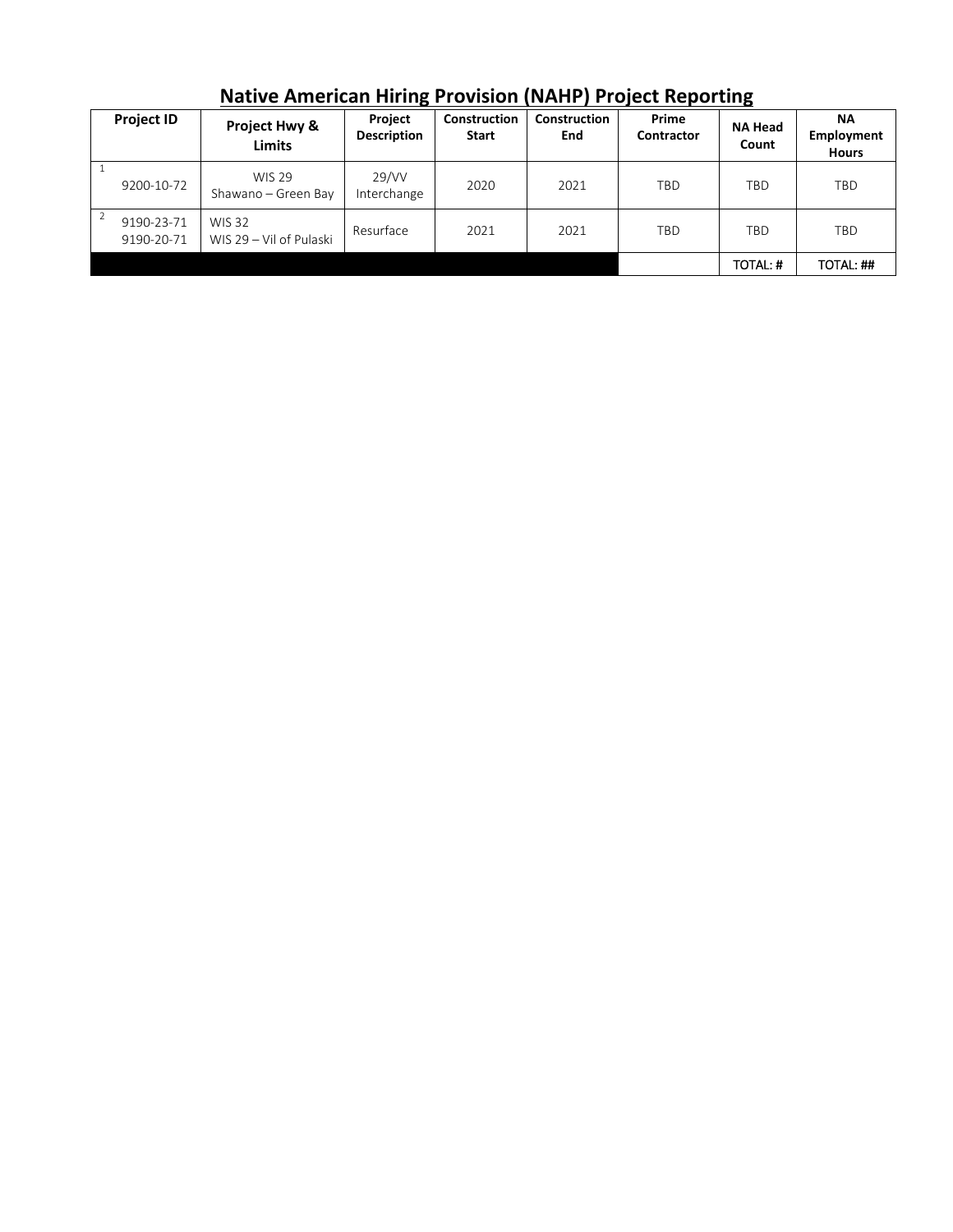## **Northeast Region Projects Updates**

Updated: October 2019

| Highway | Project<br><b>Limits</b>         | <b>Tribe/County</b> | Est.<br><b>Construction</b><br>Year* | <b>Project Description /</b><br><b>Notes</b>      | <b>Project Status</b> | <b>NAHP?</b> | <b>Section 106</b><br><b>Consultation?</b> | <b>Project ID</b>                      |
|---------|----------------------------------|---------------------|--------------------------------------|---------------------------------------------------|-----------------------|--------------|--------------------------------------------|----------------------------------------|
| 54      | French Road $-$<br>Seminary Road | Oneida/Outagamie    | 2025                                 | Resurfacing, culvert<br>replacements, beam guard. | Design                | $\sqrt{ }$   | Υ                                          | 6230-20-71                             |
| 55      | $41 - WIS 54$                    | Oneida/Outagamie    | 2023                                 | Resurfacing, culvert<br>replacements, beam guard. | Design                | $\vee$       | Y                                          | 6570-09-71                             |
| 172     | $141 -$ Seminary<br>Rd           | Oneida/Outagamie    | 2025                                 | Resurface, Box Culvert<br>replacement             | Design                | $\checkmark$ | Y                                          | 1210-11-00<br>1210-17-00<br>1210-18-00 |
| 29      | CTH VV Intcge.                   | Oneida/Brown        | 2020-2021                            | Construct Grade Separation                        | Design                | $\vee$       | Y                                          | 9200-10-00<br>9200-10-71<br>9200-10-72 |
| 32      | $CHB-WIS29$                      | Oneida/Brown        | 2021                                 | Resurface & intersection<br>improvements          | Design                | $\vee$       | Y                                          | 9190-20-00<br>9190-23-00               |
|         |                                  |                     |                                      |                                                   |                       |              |                                            |                                        |

*Note*: The project list above is not exhaustive. It represents projects that may be of particular interest to tribes due to location or scope. More comprehensive project lists and details can be found here: http://wisconsindot.gov/Pages/projects/6yr-hwy-impr/proj-info/default.aspx. Projects are subject to change based on funding availability and other system needs.

\* Construction year is an estimation. Due to budget changes or design process challenges, some of the out-year projects may be moved from the scheduled construction year listed here. More projects may be added to this list in an accelerated process dependent upon available funding.